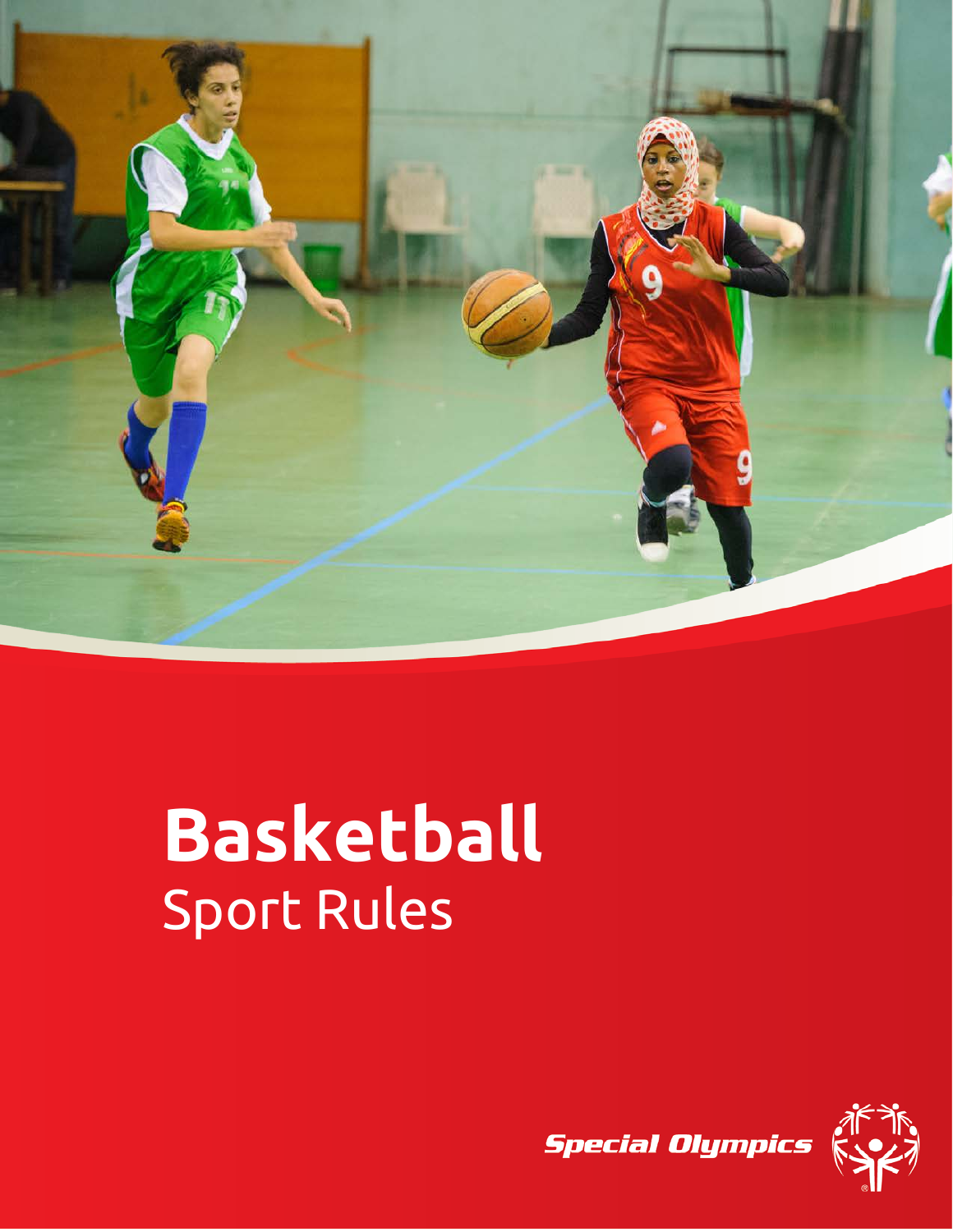





## **TABLE OF CONTENTS**

| 1. |     |  |  |
|----|-----|--|--|
| 2. |     |  |  |
| 3. |     |  |  |
|    | 3.1 |  |  |
|    | 3.2 |  |  |
|    | 3.3 |  |  |
|    | 3.4 |  |  |
| 4. |     |  |  |
|    | 4.1 |  |  |
|    | 4.2 |  |  |
| 5. |     |  |  |
|    | 5.1 |  |  |
|    | 5.2 |  |  |
|    | 5.3 |  |  |
|    | 5.4 |  |  |
| 6. |     |  |  |
|    | 6.1 |  |  |
|    | 6.2 |  |  |
|    | 6.3 |  |  |
|    | 6.4 |  |  |
|    | 6.5 |  |  |
| 7. |     |  |  |
|    | 7.1 |  |  |
|    | 7.2 |  |  |
|    | 7.3 |  |  |
|    | 7.4 |  |  |
|    | 7.5 |  |  |
|    | 7.6 |  |  |
|    | 7.7 |  |  |
|    | 7.8 |  |  |
|    | 7.9 |  |  |
| 8. |     |  |  |
|    | 8.1 |  |  |
|    | 8.2 |  |  |
|    | 9.1 |  |  |
|    | 9.2 |  |  |
|    |     |  |  |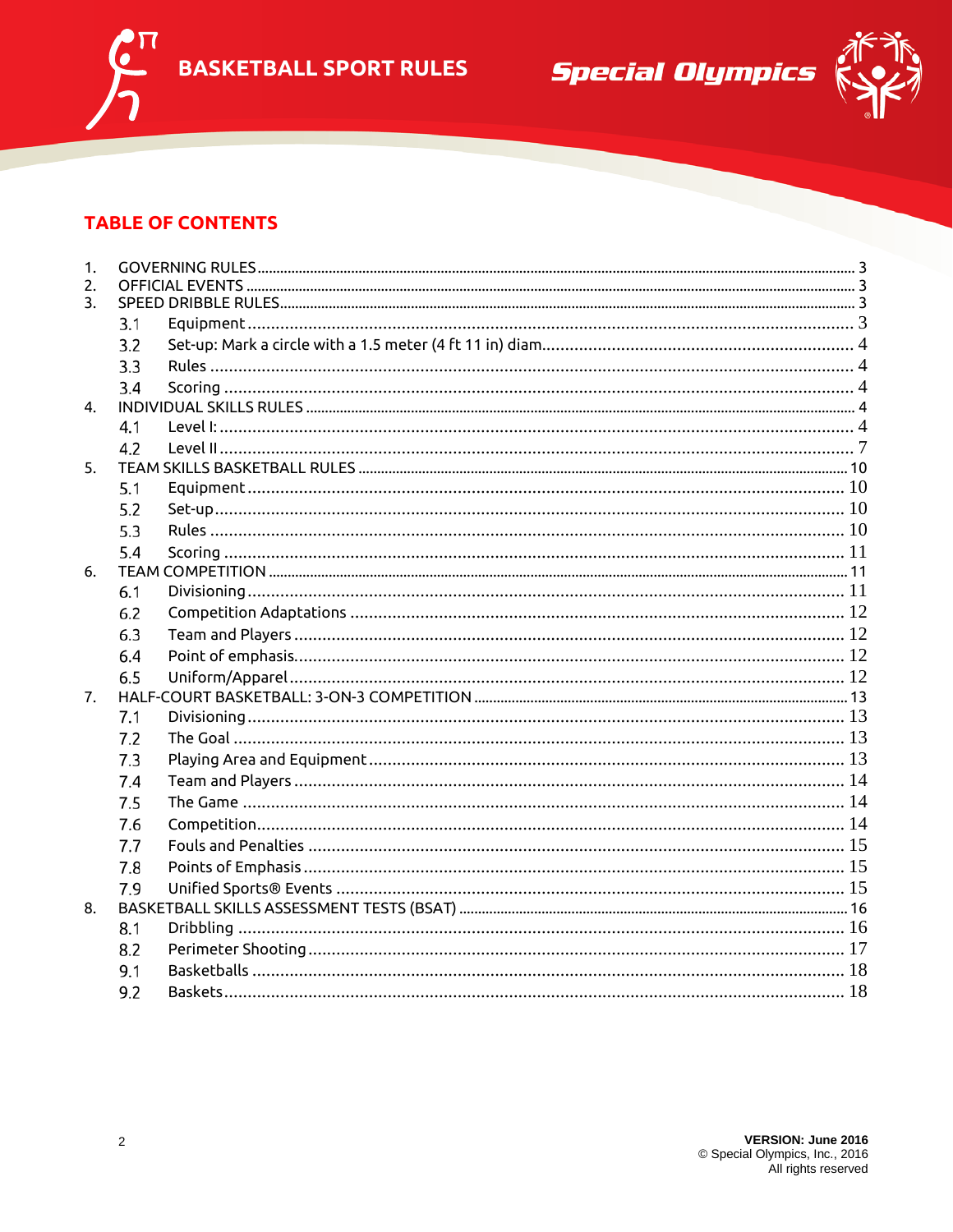





#### <span id="page-2-0"></span>**1. GOVERNING RULES**

The Official Special Olympics Sports Rules for Basketball shall govern all Special Olympics competitions**.** As an international sports program, Special Olympics has created these rules based upon International Basketball Federation (Fédération Internationale de Basketball) (FIBA) rules for basketball found at [http://www.fiba.com.](http://www.fiba.com/) FIBA or National Governing Body (NGB) rules shall be employed except when they are in conflict with the Official Special Olympics Sports Rules for Basketball or Article I. In such cases, the Official Special Olympics Sports Rules for Basketball shall apply.

Refer to Article 1[, http://media.specialolympics.org/resources/sports-essentials/general/Sports-Rules-](http://media.specialolympics.org/resources/sports-essentials/general/Sports-Rules-Article-1.pdf)[Article-1.pdf,](http://media.specialolympics.org/resources/sports-essentials/general/Sports-Rules-Article-1.pdf) for more information pertaining to Codes of Conduct, Training Standards, Medical and Safety Requirements, Divisioning, Awards, Criteria for Advancement to Higher Levels of Competition, and Unified Sports.

#### <span id="page-2-1"></span>**2. OFFICIAL EVENTS**

The range of events is intended to offer competition opportunities for athletes of all abilities. Program may determine the events offered and, if required, guidelines for the management of those events. Coaches are responsible for providing training and event selection appropriate to each athlete's skill and interest.

The following is a list of official events available in Special Olympics.

Speed Dribble Individual Skills Competition Team Skills Competition Team Competition (5-on-5) Half-Court Competition (3-on-3) Unified Sports® Team Competition (5-on-5) Unified Sports Half-Court Competition (3-on-3)

#### <span id="page-2-2"></span>**3. SPEED DRIBBLE RULES**



- <span id="page-2-3"></span> $3.1$ Equipment
	- $3.1.1$ Measuring tape
	- Floor tape or chalk  $3.1.2$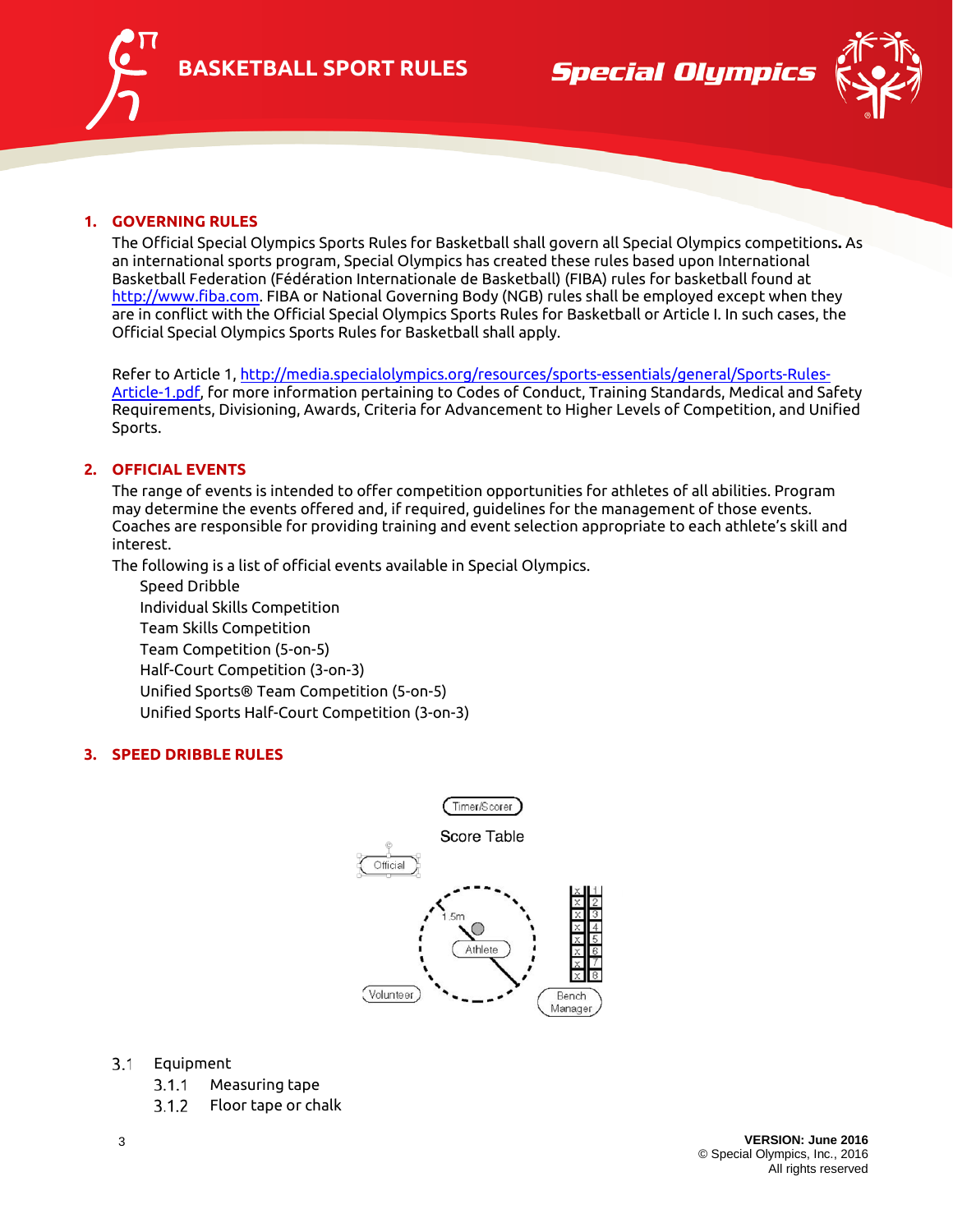



- $3.1.3$ One basketball (for women's and junior division competitions a smaller basketball which is 72.4 centimeter [28 1/2 in] in circumference and between 510–567 gram [18–20 oz] in weight may be used).
- $3.1.4$ Stopwatch
- $3.1.5$ Counter
- $3.1.6$ Whistle
- <span id="page-3-0"></span> $3.2$ Set-up: Mark a circle with a 1.5 meter (4 ft 11 in) diam.
- <span id="page-3-1"></span> $3.3$ Rules
	- $3.3.1$ Athlete may use only one hand to dribble.
	- $3.3.2$ Athlete must either be standing or be sitting in a wheelchair or another type of chair with similar dimensions while competing.
	- $3.3.3$ Athlete starts and stops dribbling at the sound of the whistle.
	- $3.3.4$ There is a 60-second time limit imposed. The objective is to dribble the ball as many times as possible during this period.
	- $3.3.5$ Athlete must stay in the designated circle while dribbling.
	- $3.3.6$ If the basketball rolls out of the circle, it may be handed back to the athlete, who continues to dribble.
- <span id="page-3-2"></span>3.4 Scoring
	- $3.4.1$ Athlete receives one point per legal dribble within the 60 seconds.
	- $3.4.2$ Counting stops and the event ends when the basketball rolls out of the circle for the third time.

#### <span id="page-3-3"></span>**4. INDIVIDUAL SKILLS RULES**

#### **There are 2 levels of Individual Skills Competition**

<span id="page-3-4"></span> $4.1$ Level I:

> Three events make up Level 1 Individual Skills Competition: Target Pass, 10 Meter Dribble and Spot Shot. The athlete's final score is determined by adding together the scores achieved in each of these three events. Athletes will be pre-divisioned according to their total scores from these three events. Each event is diagrammed with the suggested number and placement of volunteers who will administer them. It is also suggested that the same volunteers remain at an event throughout the competition so that consistency is provided.

 $4.1.1$ Event #1: Target Pass

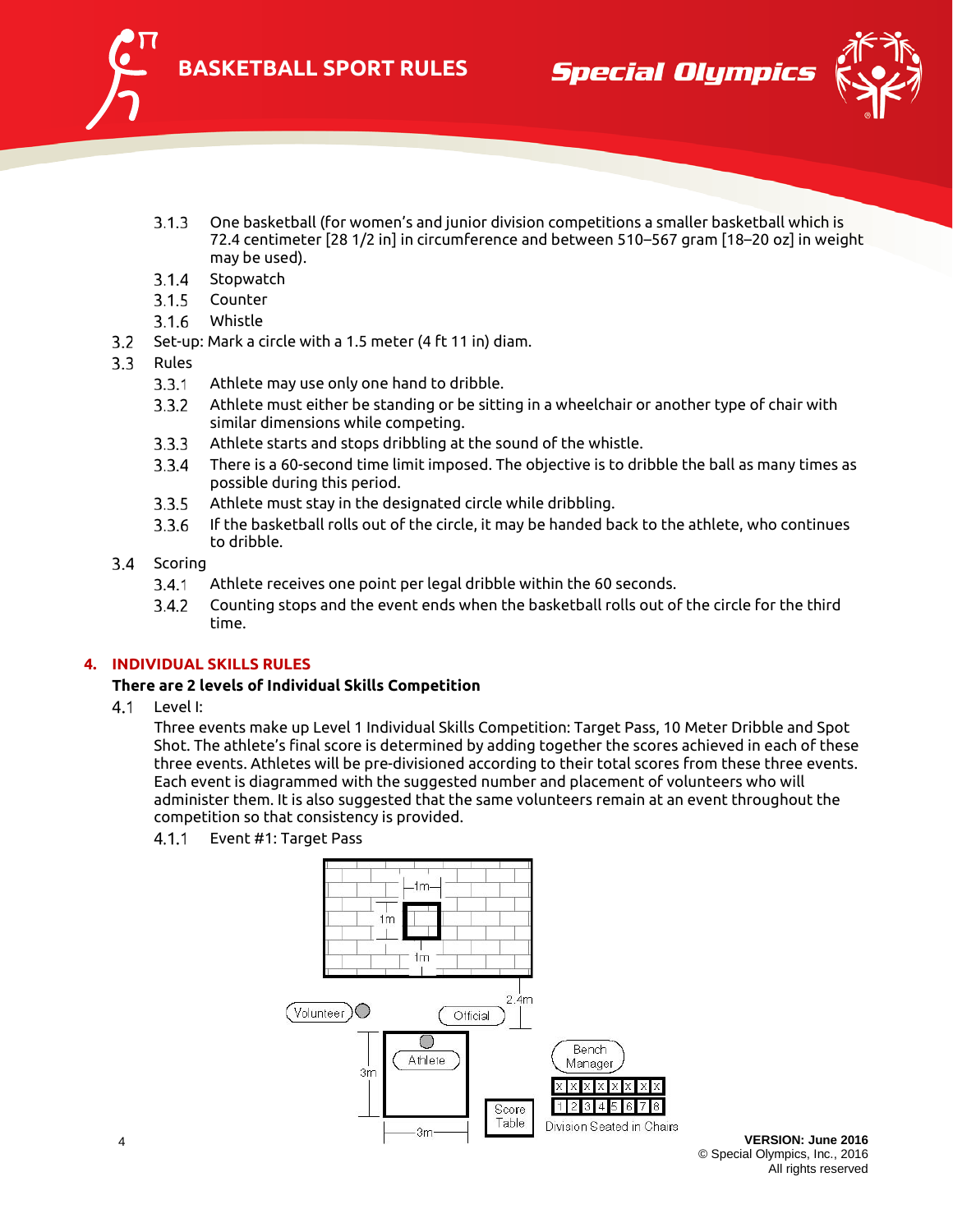



- $4.1.1.1$ Purpose: to measure an athlete's skill in passing a basketball.
- Equipment: Two basketballs (for women's and junior division competitions, a smaller basketball of 72.4 centimeters [28 1/2 in] in circumference and between 510–567 grams [18–20 oz] in weight may be used as an alternative), flat wall, chalk or floor tape, and measuring tape.
- Description: A 1 meter (3 ft 3 1/2 in) square is marked on a wall using chalk or tape. The bottom line of the square shall be 1 meter (3 ft, 3 1/2 in) from the floor. A 3 meter (9 ft, 9 in) square will be marked on the floor 2.4 meter (7 ft) from the wall. The athlete must stand within the square. The leading wheel axle of an athlete's wheelchair may not pass over the line. The athlete is given five passes.
- 4.1.1.4 Scoring
	- 4.1.1.4.1 The athlete receives three points for hitting the wall inside the square.
	- 4.1.1.4.2 The athlete receives two points for hitting the lines of the square.
	- 4.1.1.4.3 The athlete receives one point for hitting the wall but not in or on any part of the square.
	- The athlete receives one point for catching the ball in the air or after one 4.1.1.4.4 or more bounces while standing in the box.
	- 4.1.1.4.5 The athlete receives zero points if the ball bounces before hitting the wall. The athlete's score will be the sum of the points from all five passes.
- $4.1.2$ Event #2: 10 M Dribble



- $4.1.2.1$ Purpose: to measure an athlete's speed and skill in dribbling a basketball.
- $4.1.2.2$ Description: The athlete begins from behind the start line and between the cones. The athlete starts dribbling and moving when the official signals. The athlete dribbles the ball with one hand for the entire 10 meter (32 ft 9 ¾ in). A wheelchair athlete must alternate, taking two pushes followed by two dribbles for legal dribbling. The athlete must cross the finish line between the cones and must pick up the basketball to stop the dribble. If an athlete loses control of the ball, the clock continues to run. The athlete can recover the ball. However, if the ball goes outside the 2 meter lane, the athlete can either pick up the nearest back-up basketball or recover the errant ball to continue the event.
- 4.1.2.3 Scoring: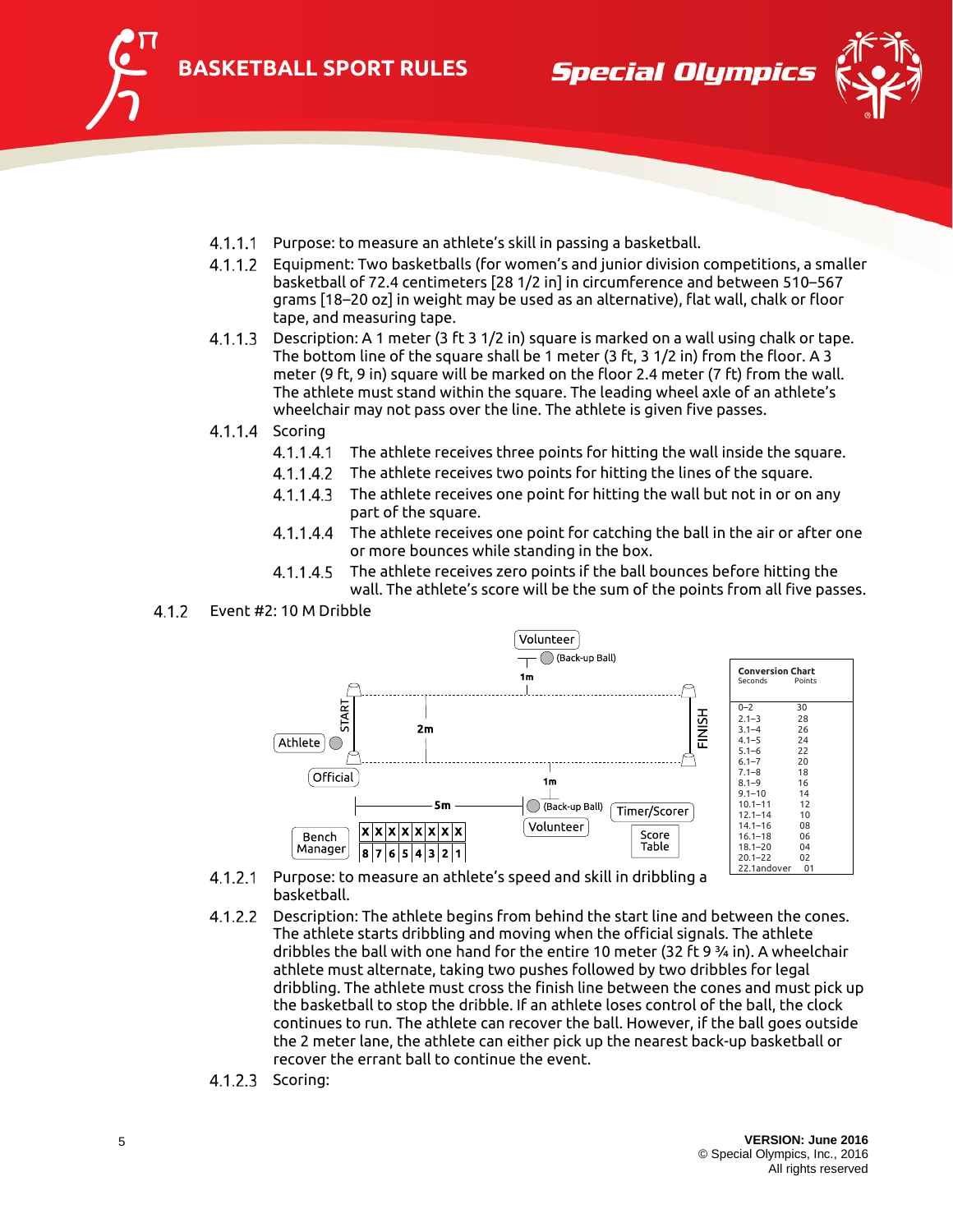

- $4.1.2.3.1$ The athlete will be timed from the signal "Go" to when he/she crosses the finish line between the cones and picks up the basketball to stop the dribble.
- 4.1.2.3.2 A one-second penalty will be added every time the athlete illegally dribbles (e.g., two-hand dribbles, carries the ball, etc.).
- 4.1.2.3.3 The athlete will receive two trials. Each trial is scored by adding penalty points to the time elapsed and converting the total to points based on the Conversion Chart.
- 4.1.2.3.4 The athlete's score for the event is his/her best of the two trials converted into points. (In case of a tie, the actual time will be used to differentiate place).

#### $4.1.3$ Event #3: Spot Shot



Division Seated in Chairs

- $4.1.3.1$ Purpose: To measure an athlete's skill in shooting a basketball.
- Equipment: Two basketballs (for women's and junior divisions competitions, a smaller basketball of 72.4 centimeter [28 1/2 in] in circumference and between 510- 567 gram [18-20 oz] in weight may be used as an alternative), floor tape or chalk, measuring tape and a 3.05 meter (10 ft) regulation goal with backboard (for junior division competitions, a 2.44 meter [8 ft] goal may be used as an alternative).
- Six spots are marked on the floor. Start each measurement from a spot on the floor under the front of the rim. The athlete attempts two field goals from each of six spots. The attempts are taken at spots #2, #4 and #6, and then at spots #1, #3 and #5. The spots are marked as follows:
	- 4.1.3.3.1  $\#1 \& \#2 = 1.5$  meter (4 ft, 11 in) to the left and right plus 1 meter (3 ft, 3 1/2 in) out.
	- 4.1.3.3.2 #3 & #4 =1.5 meter (4 ft, 11 in) to the left and right plus 1.5 meter (4 ft, 11 in) out.
	- 4.1.3.3.3 #5 & #6 = 1.5 meter (4 ft, 11 in) to the left and right plus 2 meter (6 ft, 6 3/4 in) out.
- 4.1.3.4 Scoring
	- $4.1.3.4.1$ For every field goal made at spots #1 and #2, two points are awarded.
	- 4.1.3.4.2 For every field goal made at spots # 3 and #4, three points are awarded.
	- 4.1.3.4.3 For every field goal made at spots # 5 and #6, four points are awarded.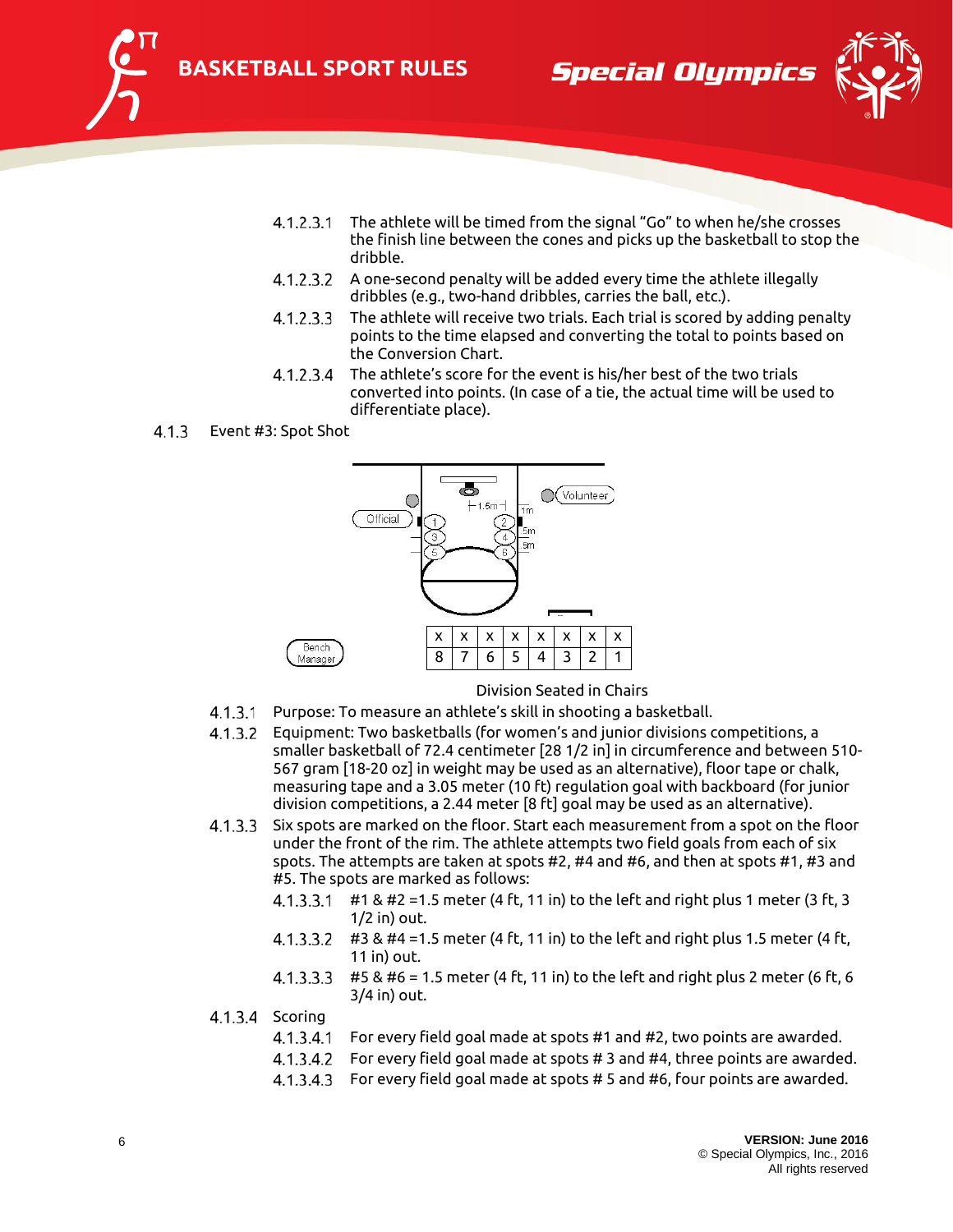

4.1.3.4.4 For any field goal attempt that does not pass through the basket but does hit either the backboard and/or the ring, one point is awarded.

**Special Olympics** 

- 4.1.3.4.5 The athlete's score will be the sum of the points from all 12 shots.
- 4.1.3.4.6 The athlete's final score for the Individual Skills Contest is determined by adding together the scores achieved in each of the three events.
- <span id="page-6-0"></span>4.2 Level II

Three events make up the Level 2 Individual Skills Competition: 12 Meter Dribble, Catch & Pass and Perimeter Shooting. The athlete's final individual score is determined by adding together the scores achieved in each of these three events. Athletes will be pre-divisioned according to their total scores from these three events. Each event is diagrammed with the suggested number and placement of volunteers who will administer them. It is also suggested that the same volunteers remain at an event throughout the competition so that consistency is provided.

 $4.2.1$ Event #1: 12 Meter Dribble



- Purpose: to measure an athlete's speed and skill in dribbling a basketball.
- Equipment: A goal, the official NGB free throw lane, floor tape and two basketballs, one that the athlete is provided initially, another that is for back-up in case the basketball bounces away.
- 4.2.1.3 Description:
	- 4.2.1.3.1 A player is instructed to dribble the ball while passing alternately to the right and to the left of six obstacles placed in a line, two meters apart, on a 12-meter course.
	- 4.2.1.3.2 The player may start to the right or to the left of the first obstacle but must pass each obstacle alternately thereafter.
	- $4.2.1.3.3$ When the last obstacle is passed (the final cone), the player will dribble around the cone and back through the slalom passing each obstacle alternately to the right and left. This process is repeated until time is called. A point is received for every midpoint that the athlete crosses.
	- The second and remaining balls are all placed on the ground for the 4.2.1.3.4 returning athlete to retrieve and continue.
	- 4.2.1.3.5 The player continues until 60 seconds have elapsed. If a player loses control of the ball, the clock continues to run.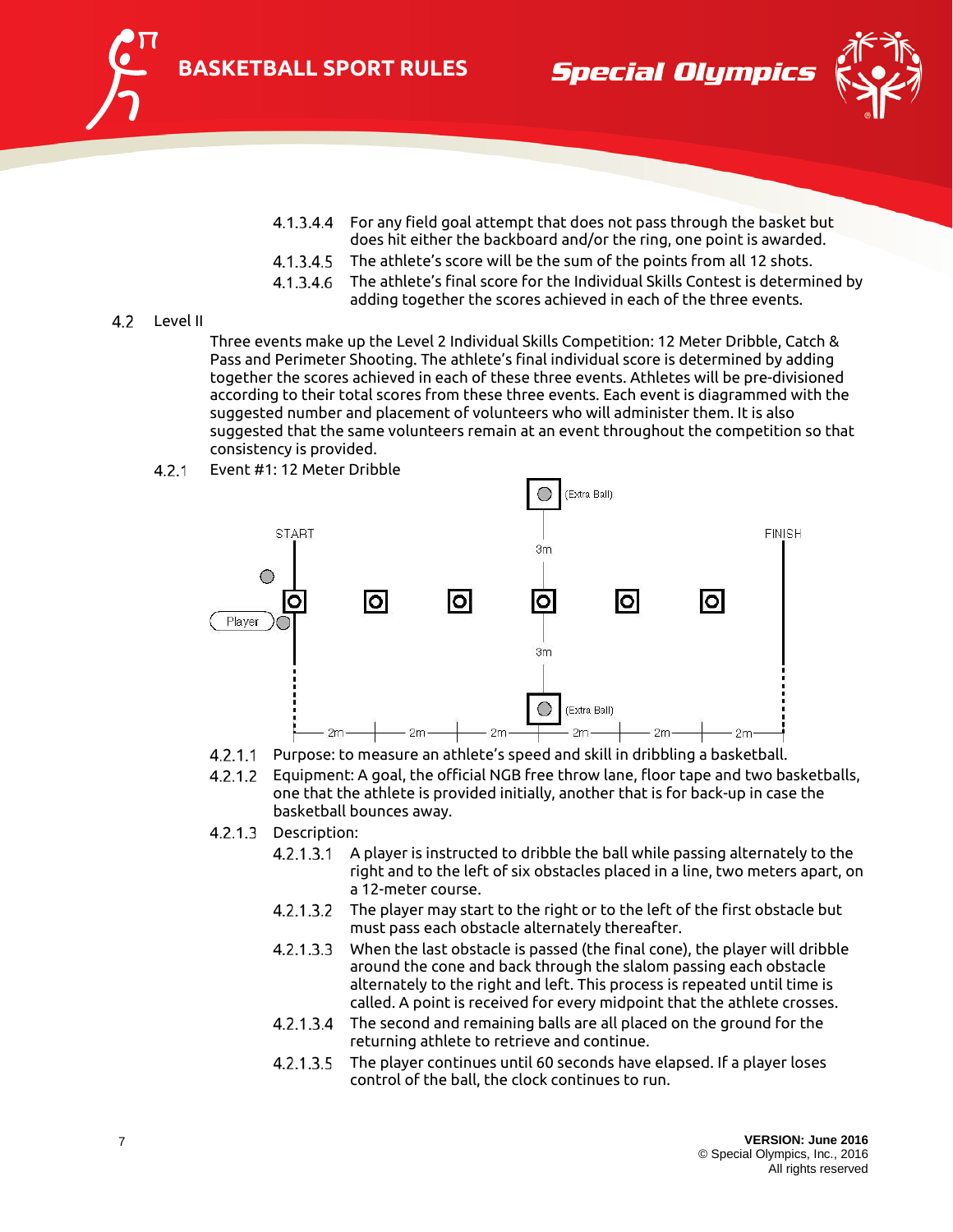

4.2.1.3.6 The player recovers the ball or picks up the nearest back-up ball and may re-enter at any point along the course.

**Special Olympics** 

- 4.2.1.4 Timing: 60 seconds for one trial.
- 4.2.1.5 Scoring: One point is awarded for every midpoint that the athlete crosses. The player must use legal dribbles and must have control of the ball in order to get credit for the midpoint of the cones being successfully passed. The player's score is how many cone midpoints that he/she successfully passes in 60 seconds.
- $4.2.1.6$  Staging
	- $4.2.1.6.1$ Volunteers administer the test and are not to interfere with any player who is performing the test. Volunteer A will instruct the group doing this particular test while Volunteer 8 demonstrates the actual test. Volunteer A will give a basketball to the player who will take the test, ask him/her if ready, will then say, "Ready", "Go" and will count how many cones the player passes in 60 seconds.
	- 4.2.1.6.2 Volunteers B and C, who are standing behind the extra balls, will retrieve and replace the basketball whenever it goes out of play. Volunteer D will time and record the athlete's score. Each volunteer is to administer the test and manage the area only.
- $4.2.2$ Event #2: Perimeter Shooting



- $4.2.2.1$ Purpose: to measure an athlete's skill in shooting a basketball.
- Equipment: A goal, the official NGB free throw lane, floor tape and two basketballs,  $4.2.2.2$ one that the athlete is provided initially, another that is for back-up in case the basketball bounces away.
- 4.2.2.3 Description
	- $4.2.2.3.1$ A player stands anywhere along the free-throw line within the free throw circle.
	- The player dribbles toward the goal and attempts a field goal of his/her 4.2.2.3.2 choice outside the 2.75 meter arc (9 ft). This attempt must be taken anywhere outside the 2.75 meter arc marked off by a dotted line. [This arc intersects with the free-throw restraining circle].
	- The player then rebounds the basketball (made or missed shot) and 4.2.2.3.3 dribbles anywhere outside the arc before attempting another field goal.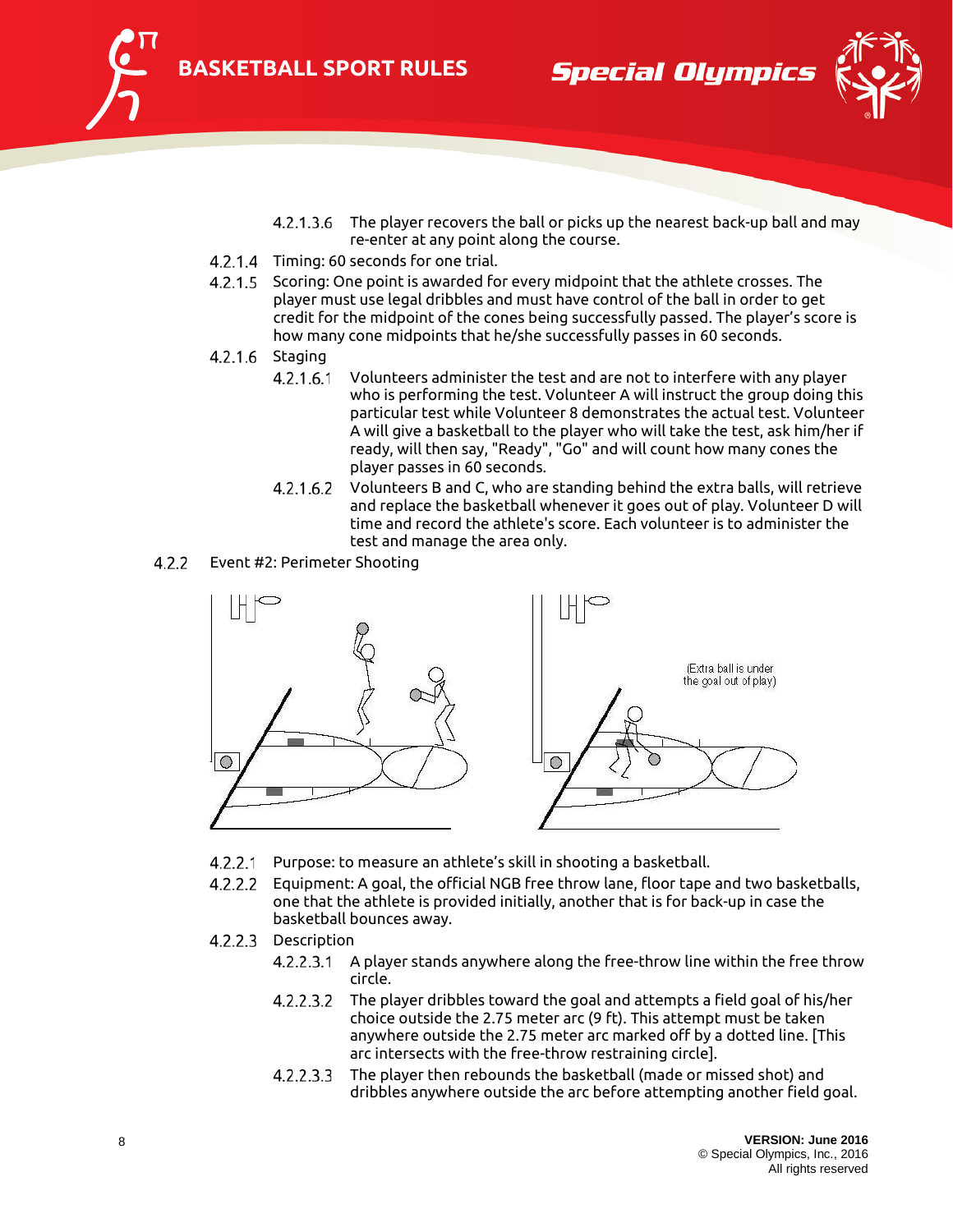



- The player shall make as many field goals as described above in one oneminute trial.
- 4.2.2.4 Timing: 60 seconds for one trial.
- 4.2.2.5 Scoring: Two points are awarded for each field goal made within the one-minute trial.
- $4.2.2.6$  Staging
	- 4.2.2.6.1 Volunteers administer the test and are not to interfere with any player who is performing the test. Volunteer A will instruct the group doing this particular test while Volunteer B demonstrates the actual test.
	- $4.2.2.6.2$ Volunteer A will give a basketball to the player who will take the test, ask him/her if ready, will then say, "Ready, Go," and will count how many field goals the player makes in one minute.
	- 4.2.2.6.3 Volunteer B, who is standing behind the extra ball, will retrieve and replace the basketball whenever it goes out of play. Volunteer C will time and record the athlete's score.
	- 4.2.2.6.4 Each volunteer is to administer the test and manage the area only.
- $4.2.3$ Event #3: Catch and Pass



Court Sideline 3m (9' 10") apart

- Purpose: to measure an athlete's skill in passing and catching a basketball.
- 4.2.3.2 Equipment
	- 4.2.3.2.1 3 Cones, 2 Basketballs, Floor Tape, Airhorn/Whistle, Score Bench and Clock.
	- 4.2.3.2.2 Two strips of tape 600 millimeter (2 ft) long are laid across the court sideline three meters apart (9 ft 10 in) at Cones A & B. Cone C is laid out three meter from each end of the sideline forming a triangle.
	- $4.2.3.2.3$ A small cross made of tape is laid in the middle of Cones A and B where the athlete stands holding the basketball ready to begin the exercise.
	- 4.2.3.2.4 The ball feeder stands behind Cone C.
	- 4.2.3.2.5 A spare ball is placed near Cone C.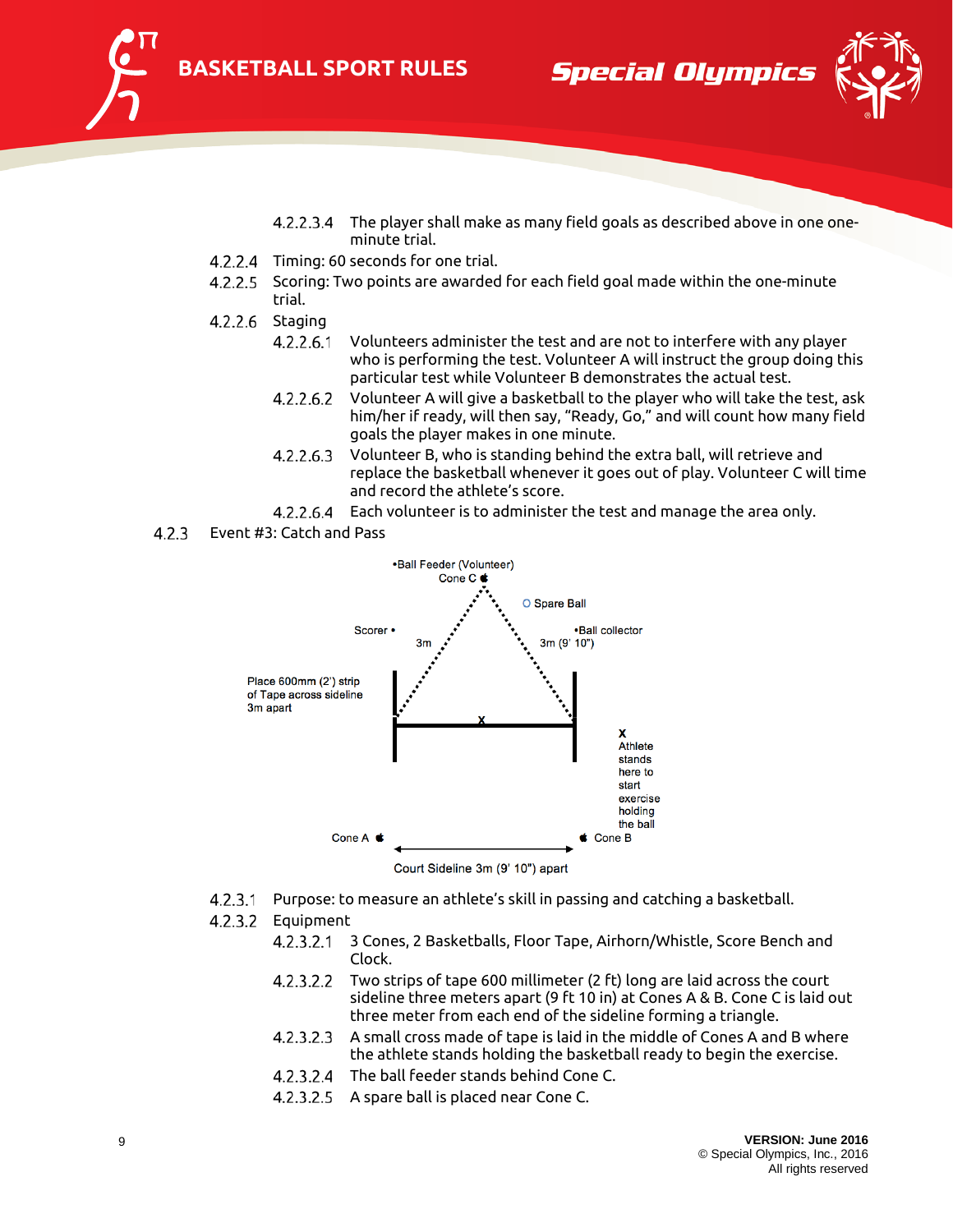



- 4.2.3.3 Description
	- 4.2.3.3.1 On go, the athlete passes the ball to the feeder and moves quickly to either cone A or B.
	- As the player approaches or reaches the end line the feeder passes the 4.2.3.3.2 ball to the athlete to catch.
	- $4.2.3.3.3$ The player MUST have at least ONE foot over the end line at the point of catching the ball.
	- 4.2.3.3.4 The player must catch the ball, then pass it back to the feeder from behind the end line. One or both feet can be grounded but both must be behind the line at the moment of passing the ball back to the feeder.
	- 4.2.3.3.5 When athlete has passed the ball, they move quickly to the opposite cone to receive the next pass.
	- 4.2.3.3.6 The player continues passing, moving along the line and catching the ball for 60 seconds.
	- 4.2.3.3.7 A bounce pass maybe used with lower ability/less able athletes.
- 4.2.3.4 Timing: 60 seconds for one trial.
- $4.2.3.5$  Scoring
	- One point is scored for each good pass made to the feeder (the pass 4.2.3.5.1 must be catchable).
	- 4.2.3.5.2 One point is scored for each good catch made by the athlete (i.e. no fumbles).
	- 4.2.3.5.3 The athletes must have the ball under control or no point can be scored.

#### <span id="page-9-1"></span><span id="page-9-0"></span>**5. TEAM SKILLS BASKETBALL RULES**

- 5.1 Equipment
	- $5.1.1$ Two basketballs (for women's and junior division competitions, a smaller basketball which is 72.4 centimeter [28 1/2 in] in circumference and between 510–567 gram [18–20 oz] in weight may be used as an alternative).
	- $5.1.2$ Metric tape measure
	- $5.1.3$ Floor tape or chalk
	- $5.1.4$ Regulation basketball goal (a shorter goal which has its ring 2.44 meter [8 ft] above the floor may be used for junior division competition).
	- $5.1.5$ Score sheets
	- $5.1.6$ **Scoreboard**
- <span id="page-9-2"></span> $5.2$ Set-up
	- Mark five spots around the floor, similar to a 2–1–2 zone defense with players positioned 4  $5.2.1$ meters (13 ft 1 1/2 in) apart from each other (see diagram).
	- $5.2.2$ Mark position #5 2 meters (6 ft 6 3/4 in) from a spot under the front of the goal's ring.
	- $5.2.3$ Teams should submit a roster prior to the start of the game.
	- $5.2.4$ Teams should wear numbered uniforms or shirts.
- <span id="page-9-3"></span> $5.3$ Rules
	- $5.3.1$ The Event Director shall determine how many games should be played. Two five-member teams are positioned on opposite ends of the playing court. Only one team shall conduct a round at a time.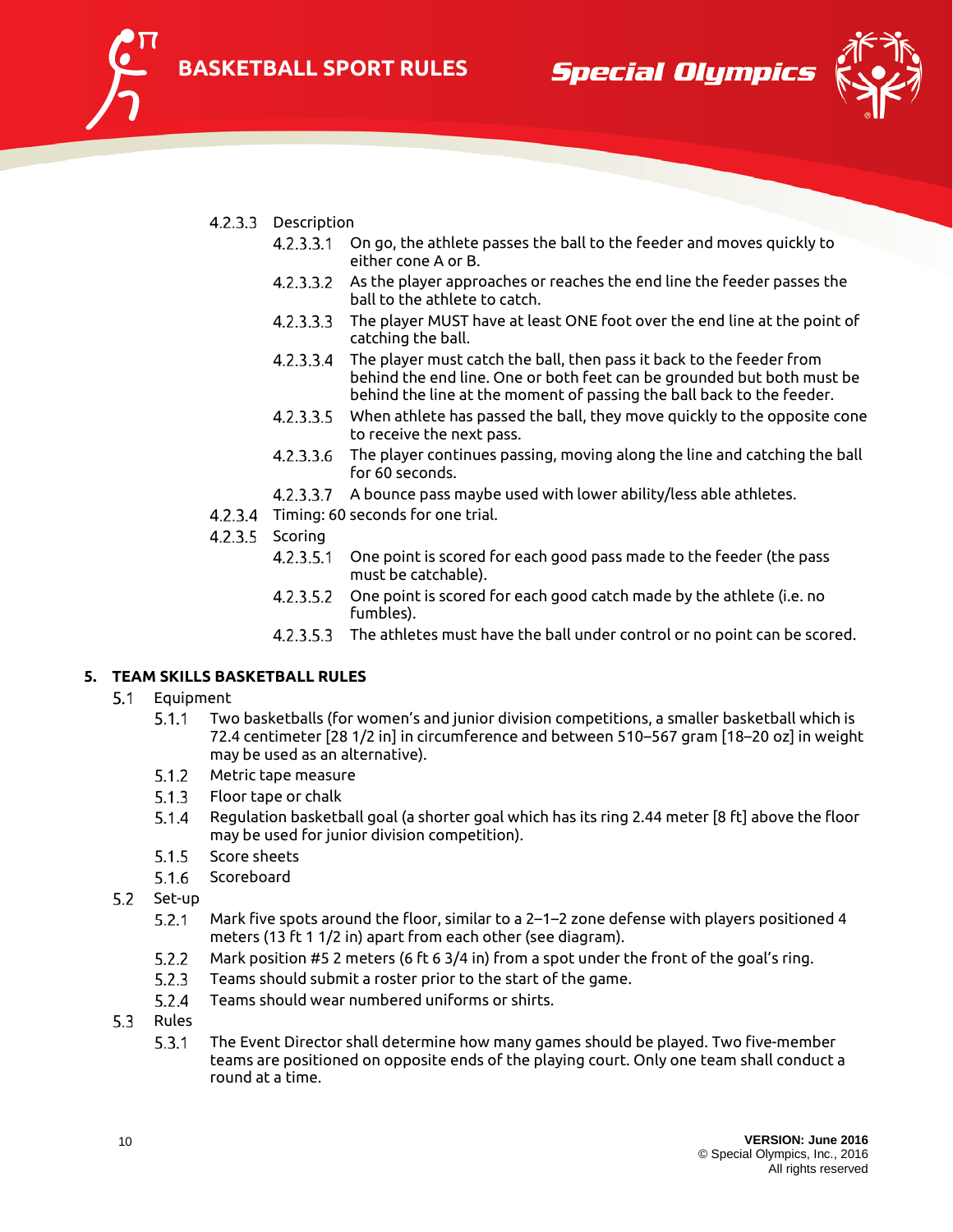



- $5.3.2$ The game is made up of two halves consisting of five rounds each. Players will be given one opportunity at each of the five positions during the half.
- $5.3.3$ Each player on the first five-member team attempts to catch the ball and then throw it accurately to the player stationed at the next position.
- $5.3.4$ The official shall hand the ball to the player in position #1 to begin each round.
- $5.3.5$ The player in position #1 throws the ball to the player at position #2. The player at position #2 throws the ball to the player at position #3. This sequential throwing rotation continues until the ball reaches the player at position #5.
- Athletes may pass the ball in any manner, but each player must pass in numerical sequence. A  $5.3.6$ bounce pass is allowed provided that there is only one bounce.
- $5.3.7$ If the ball is thrown past an athlete, the athlete or official may retrieve the ball. However, the athlete must return to his/her position before throwing the ball to the next player. A correct pass is defined as a ball that is thrown within reach of the receiving player.
- $5.3.8$ When the ball reaches the player in position #5, he/she then attempts a field goal.
- $5.3.9$ Slam dunks are not permitted. The athlete shall not receive any points if a slam dunk is taken.
- 5.3.10 Athletes stationed in position #5 shall only be given one attempt at scoring.
- 5.3.11 After the field goal attempt by the player in position #5, the round ends.
- Following the completion of the round by the first team, the second team will conduct their initial round.
- Players shall rotate in numerical sequence to the next position after each round.
- Play alternates between each team following the completion of each round. Once each team has completed five rounds, the first half ends.
- 5.3.15 A five-minute halftime intermission follows.
- 5.3.16 Teams shall exchange ends of the court following the first half and then complete a set of five rounds at the other goal for the second half.
- 5.3.17 Substitutes are allowed into the game only after a round has been completed.
- Coaches shall remain on the sideline which is at least 4 meters (13 ft 11/2 in) to the side of position #2 and #4. Coaches may give verbal or signed instructions to players. Deaf athletes may receive assistance in positioning.
- <span id="page-10-0"></span>5.4 Scoring
	- $5.4.1$ Team receives one point for each correct pass.
	- $5.4.2$ Team receives one point for each successful catch.
	- $5.4.3$ Team receives two points for each successful field goal.
	- $5.4.4$ A bonus of one point is awarded for each complete successful round of passing, catching and made field goal.
	- $5.4.5$ The maximum number of points that can be accumulated by a single team during one half is 55.
	- 5.4.6 The final team score is determined by adding the scores from each of the 10 rounds.
	- $5.4.7$ The team with the highest score is the winner.
	- 5.4.8 If the teams are tied at the end of regulation play, additional rounds are conducted. The first team to score more points in a round than its opponent is the winner.

## <span id="page-10-2"></span><span id="page-10-1"></span>**6. TEAM COMPETITION**

6.1 Divisioning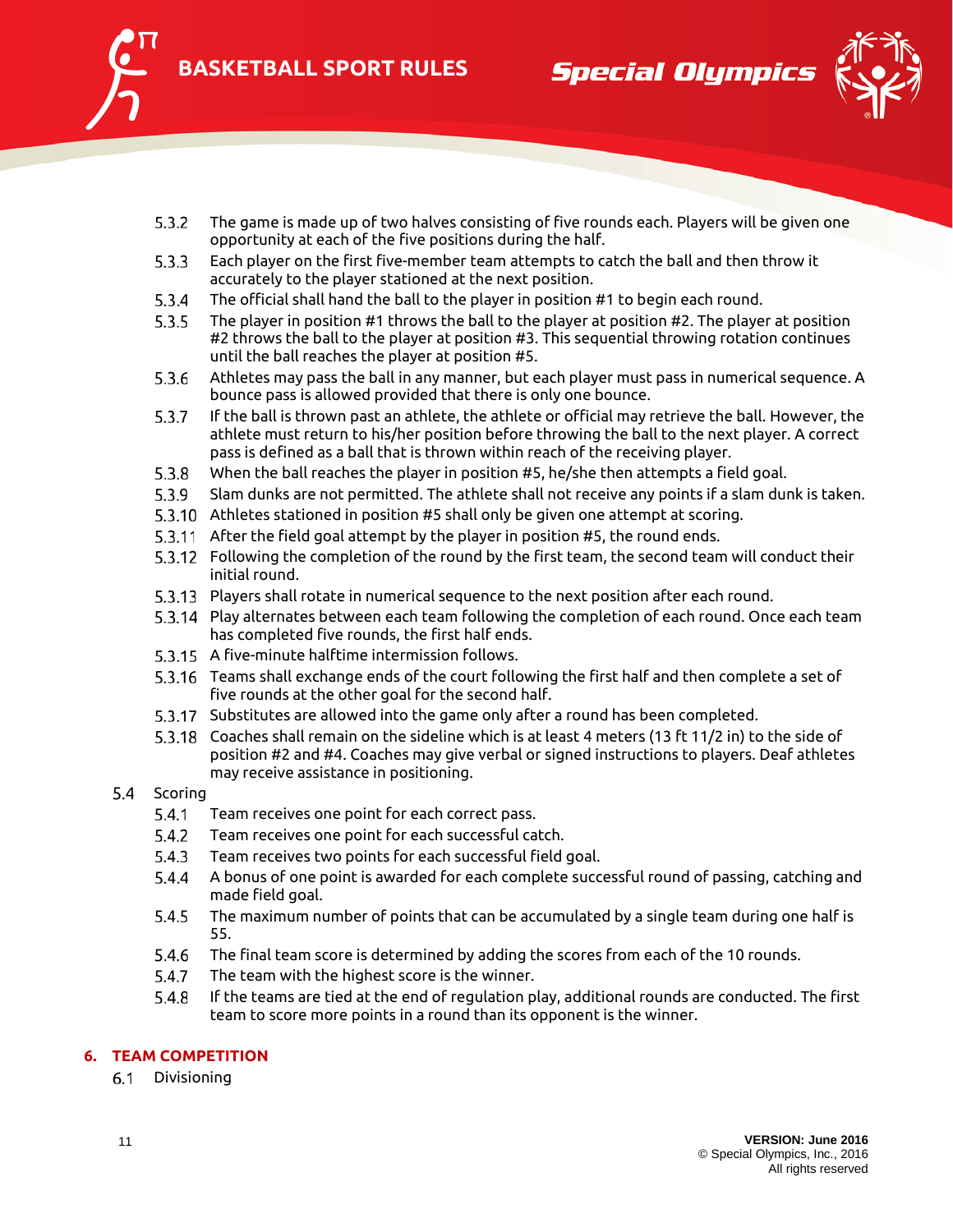



- $6.1.1$ The Head Coach must submit the scores from the two Basketball Skills Assessment Tests (BSAT), e.g., dribbling and perimeter shooting, for each player on his/her roster prior to competition.
- $6.1.2$ These tests are for player/team assessment only and are not competition events for medals and ribbons. Information regarding the BSAT follows in Section D).
- The Head Coach also must identify his/her five best players in terms of their on-court playing  $6.1.3$ ability by placing a star next to their names on the roster.
- $6.1.4$ The "team score" shall be determined by adding the top seven players' scores and then dividing that total by seven.
- $6.1.5$ Teams are initially grouped in divisions according to their BSAT team score.
- $6.1.6$ A classification round (or rounds) of games shall then be conducted as a means of finalizing the divisioning process.
- $6.1.7$ In the classification round, teams will play one or more games with each game lasting at least six minutes.
	- $6.1.7.1$ Teams may be moved from any pool throughout the pool play process in order to maintain competitive balance. The Divisioning Committee reserves the right to adjust the divisioning prior to medal round.
	- Every effort will be made to guarantee the integrity of the games and divisioning  $6.1.7.2$ process. The ultimate goal of the Committee is to select divisions with teams of similar ability. The decision of the Committee is final and may not be appealed/protested.
- Each team will be required to play all team members.  $6.1.8$
- <span id="page-11-0"></span>6.2 Competition Adaptations

Following are adaptations of FIBA rules which may be used when conducting Special Olympics basketball team competitions. These adaptations are optional, and it remains the responsibility of each individual Special Olympics Program to determine whether they will be employed.

- $6.2.1$ Length of game may be adjusted at the discretion of the competition manager.
- $6.2.2$ The 24-second or 30-second shot clock may be used at the discretion of the competition management team.
- $6.2.3$ A player may take two steps beyond what is permitted by NGB rules. However, if the player scores, is deemed to have "traveled" or escapes the defense as a result of these additional steps, an advantage has been gained. A violation is called immediately.
- $6.2.4$ The free throw shooter shall release the ball within 10 seconds from the time it is placed at the shooter's disposal by one of the officials.
- $6.2.5$ During frontcourt throw-in, ball can be thrown directly into backcourt.
- $6.2.6$ Five second closely guarded count only in the front court.
- $6.2.7$ Two free throws awarded beginning with the seventh team foul in each half.
- $6.2.8$ If medical device is worn, it must be approved prior to competition. Includes any device worn that covers the face, lower arm (from the elbow to the wrist), knee, or lower leg. A document from a Doctor indicating the purpose and composition of the device will assist in addressing any risk management issues.
- <span id="page-11-1"></span>6.3 Team and Players
	- A team shall consist of five players.  $6.3.1$
	- $6.3.2$ The composition of a team, including substitutes, may not exceed 10 players.
- <span id="page-11-2"></span>6.4 Point of emphasis: It is a violation for a player to double dribble.
- <span id="page-11-3"></span> $6.5$ Uniform/Apparel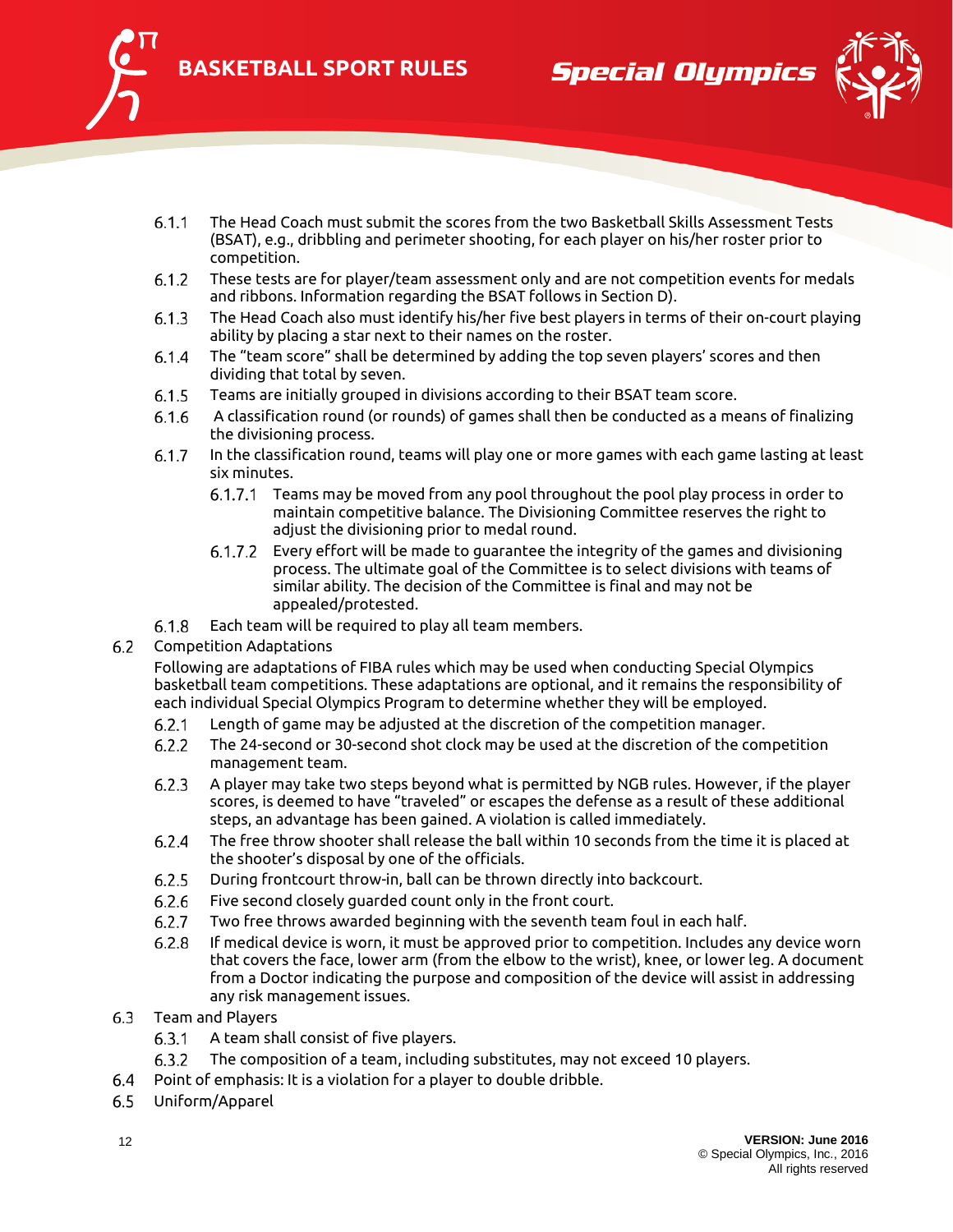



- $6.5.1$ All players must wear basketball attire with identifying numbers and flat rubber sole athletic shoes.
- $6.5.2$ Team uniform shirts and shorts must be identical in trim color and style.
- $6.5.3$ Undershirts, if worn, must match the color of the body of the uniform (not the trim) and must be identical in color. Undershirts may be worn by some or all of the players, and may be short sleeve or tank top (no cut or ragged edges are allowed).
- $6.5.4$ Head Coverings: Head coverings for religious reasons must be documented with prior to tournament play and meet the same safety standards as for a medical head covering. Head covering must be of a single, solid color unadorned. This includes, but not limited to, sequins, trimmings, or any other forms of decorations. The only exception is an athlete may wear a head band no wider than two in and made of nonabrasive, unadorned single colored cloth, elastic, fiber, soft leather or rubber. Rubber/cloth (elastic) bands may be used to control hair. They do not need to match uniform color. Sweatbands are also allowed. In the event an athlete is required by a licensed medical physician to cover his or her head with a covering or wrap, the physician's statement must be on file before it can approve a covering or wrap, which is not abrasive, hard, or dangerous to any other player and which is attached in such a way that is highly unlikely to come off during play.
- $6.5.5$ Individuals who do not adhere to uniform regulations will not be allowed to enter a game.

#### <span id="page-12-1"></span><span id="page-12-0"></span>**7. HALF-COURT BASKETBALL: 3-ON-3 COMPETITION**

- 7.1 Divisioning
	- $7.1.1$ The Head Coach must submit the scores from both of the Basketball Skills Assessment Tests (BSAT), e.g., dribbling and perimeter shooting, for each player on his/her roster prior to competition.
	- $7.1.2$ The Head Coach must also identify his/her three best players in terms of their on-court playing ability by placing a star next to their names on the roster.
	- The team score shall be determined by adding the top four players' scores and then dividing  $7.1.3$ that total by four.
	- $7.1.4$ Teams are initially grouped in divisions according to their BSAT team score.
	- $7.1.5$ A classification round of games shall then be conducted as a means of finalizing the divisioning process.
		- 7.1.5.1 In the classification round, teams will play one or more games with each game lasting no longer than six minutes.
			- 7.1.5.1.1 Teams may be moved from any pool throughout the pool play process in order to maintain competitive balance. The Divisioning Committee reserves the right to adjust the divisioning prior to the medal round.
			- 7.1.5.1.2 Every effort will be made to guarantee the integrity of the games and divisioning process. The ultimate goal of the Committee is to select divisions with teams of similar ability. The decision of the Committee is final and may not be appealed/protested.
	- 7.1.6 Each team will be required to play all team members.
- <span id="page-12-2"></span>7.2 The Goal
	- $7.2.1$ Half-court basketball may be used as a means of increasing the number of teams for Special Olympics basketball competition.
	- $7.2.2$ It is also a means of assisting athletes with lower ability levels to progress to full court play.
	- $7.2.3$ However, efforts must be made to play regulation team basketball whenever possible.
- <span id="page-12-3"></span>Playing Area and Equipment  $7.3$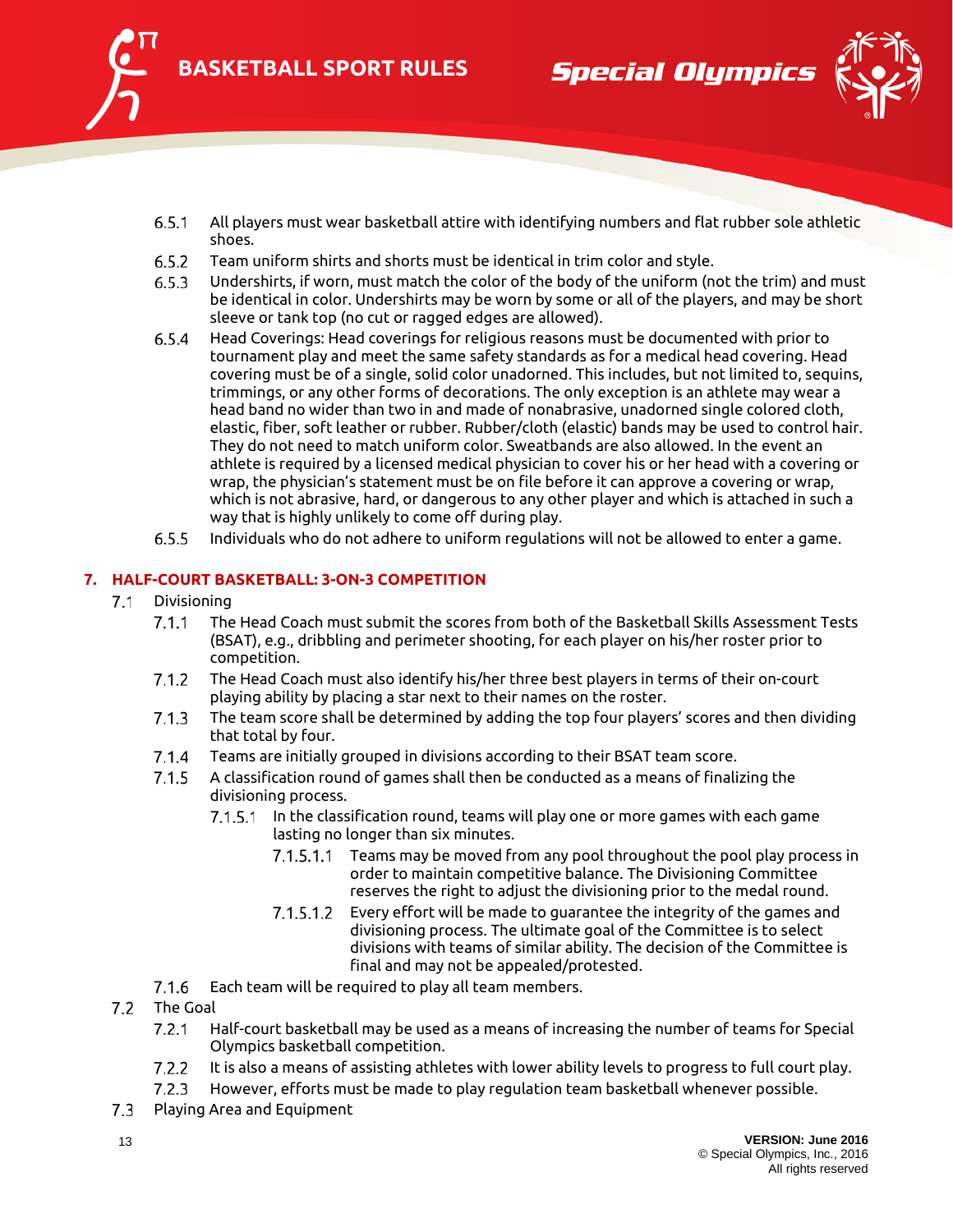



- $7.3.1$ Any half-court section of a basketball court may be used. The court will be bounded by the end line under the basket, two sidelines and the half-court line.
- $7.3.2$ Each team must wear a uniform shirt. Team shirts shall be of the same solid color, front and back. Each player shall be numbered on the front and back of the shirt with plain Arabic numbers of at least 20 centimeters (6-8 in) high on the back and 10 centimeters (4 in) high on the front and not less than 2 centimeters (3/4 in) in width. All numbers are to be per NGB specifications.
- <span id="page-13-0"></span>7.4 Team and Players
	- $7.4.1$ A team may have up to five players, which includes three starters and two substitutes.
	- $7.4.2$ Half-court basketball is a game of three-on-three. Each team must start the game with three players. A team may drop below three after the start of the game due to player injury or illness but must have three to start the game. For Unified 3 vs. 3, the ratio will be one athlete and one partner. A team may not drop below a minimum of two athletes or will have to forfeit the game.
- <span id="page-13-1"></span>7.5 The Game
	- The game will be played for 20 minutes or until one team scores 20 points. A made field goal  $7.5.1$ counts two points, unless attempted from the three-point field goal area, when it counts three points.
		- 7.5.1.1 There will be a running clock applied until the final minute of regulation play. During this time, the clock will stop for all dead ball situations (e.g., fouls, violations, field goals, and timeouts).
		- $7.5.1.2$ The game will start with a flip of a coin for possession. There is no jump ball. All jump balls will be administered by alternate possession, starting with the team that wins the flip of the coin.
		- 7.5.1.3 The winning team is the first team to score 20 points or the team with the highest score after the 20-minute game.
		- If overtime is required due to a tie at the end of regulation play, it will begin with a flip of a coin for possession. A one-minute intermission will follow regulation play and each overtime period. The amount of time for an overtime period is three minutes. The clock will stop during the last minute of overtime for all dead ball situations.

## <span id="page-13-2"></span>7.6 Competition

- $7.6.1$ The referee will handle the ball on all out-of-bounds plays.
- $7.6.2$ The ball is dead after a foul or violation is called, a field goal is made or any other time the referee blows his/her whistle.
- $7.6.3$ Teams change possession of the ball after made field goals. However, if a player is fouled in the act of shooting and makes the basket, the field goal is credited, and the offended against team retains possession of the ball.
- 7.6.4 The in-bound spot in all cases (fouls, violations, out-of-bounds, made field goals, timeouts) will be behind the foul line extended at a designated spot within the restraining circle at the top of the key marked with an "X". This procedure is used for all fouls, violations, time-outs, out-of-bounds and made field goals. The in-bounder will be at the designated spot; all other players are permitted to have players continue to play defense on any offensive player that moves in those directions.
- 7.6.5 On any change of possession, the team which just gained possession of the ball must take the ball back behind the foul line extended before shooting. In taking the ball back, either the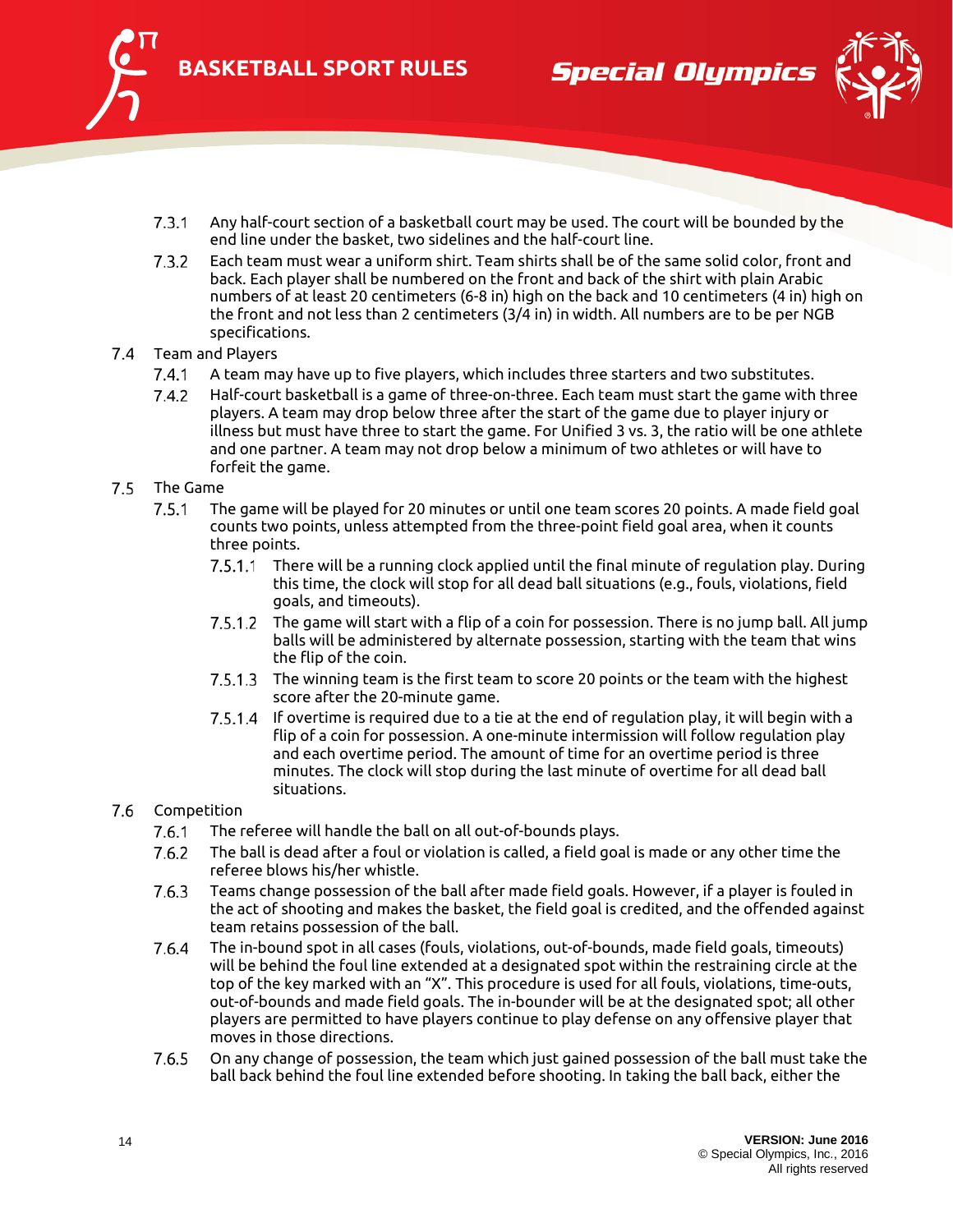



ball or the foot of the player in possession must touch the foul line extended or the area behind it.

- 7.6.6 A violation has occurred when the defense who has just gained possession of the ball attempts a field goal without taking it back behind the foul line extended. If a shot is attempted by the defense after a gained possession without taking it back to the free-throw line extended, the possession returns to the offense as a dead ball and will need to be inbounded from the "X".
- $7.6.7$ Substitutions may be made on a dead ball. When one team makes a substitution, the other team must be given an opportunity to substitute as well. Players entering the game must report to the scorer's table and be beckoned into the game by the referee.
- 7.6.8 Two 60-second timeouts are allowed per team. When a timeout is called, the clock will be stopped. A player injury timeout may be called by the referee. The referee may stop the clock at his/her discretion and is advised to do so at any time. For example, allowing the clock to run when the ball bounces well out of play gives one team an unfair advantage. Consequently, the clock should be stopped.
- $7.6.9$ A held ball is called when opposing players have one or both hands so firmly on the ball that possession can be gained only by force. The ball is awarded on the basis of alternate possession.
- 7.6.10 On those courts where the basket support is on the playing court, a player whose body touches the support is not considered out-of-bounds unless he/she has control of the ball. If the ball touches the support, it is considered out-of-bounds. No player may use the support to gain advantage or put an opposing player at a disadvantage.
- 7.6.11 Officials will grant a player or a coach's oral or hand signal request for a timeout.
- <span id="page-14-0"></span> $7.7$ Fouls and Penalties
	- $7.7.1$ A foul is an infraction of the rules involving personal contact with an opponent or unsportsmanlike behavior. It is charged against the offender.
	- $7.7.2$ On all fouls (personal, common, technical), the offended against team will get possession of the ball at the designated spot behind the foul line extended and within the restraining circle at the top of the key. If a player is fouled in the act of shooting and makes the basket, the field goal is credited. The offended against team also retains possession of the ball. In all cases, no free throws will be awarded or attempted. (See diagram below).
	- $7.7.3$ There are no individual or team foul limits in 3-on-3 half-court competition. However, misconduct will result in a warning to the player and coach. Continual misconduct or flagrant and intentional fouling will result in player dismissal.
	- $7.7.4$ An offensive player, including the shooter, may remain in the free throw lane for only three seconds. The penalty for this infraction is loss of possession.
	- $7.7.5$ A player making a throw-in shall have five seconds to release the ball. The penalty for taking more than five seconds shall be loss of possession.
- <span id="page-14-1"></span>7.8 Points of Emphasis
	- 7.8.1 It is a violation for player to "double dribble."
	- $7.8.2$ Concerning optional adaptations:
	- $7.8.3$ A player may take two steps beyond what is allowable. However, if the player scores, "travels," or escapes the defense as a result of these extra steps, an advantage has been gained. A violation is called immediately.
- <span id="page-14-2"></span>7.9 Unified Sports® Events
	- Unified Sports Team Competition (including 3-on-3)  $7.9.1$ 
		- 7.9.1.1 The roster shall contain a proportionate number of athletes and partners.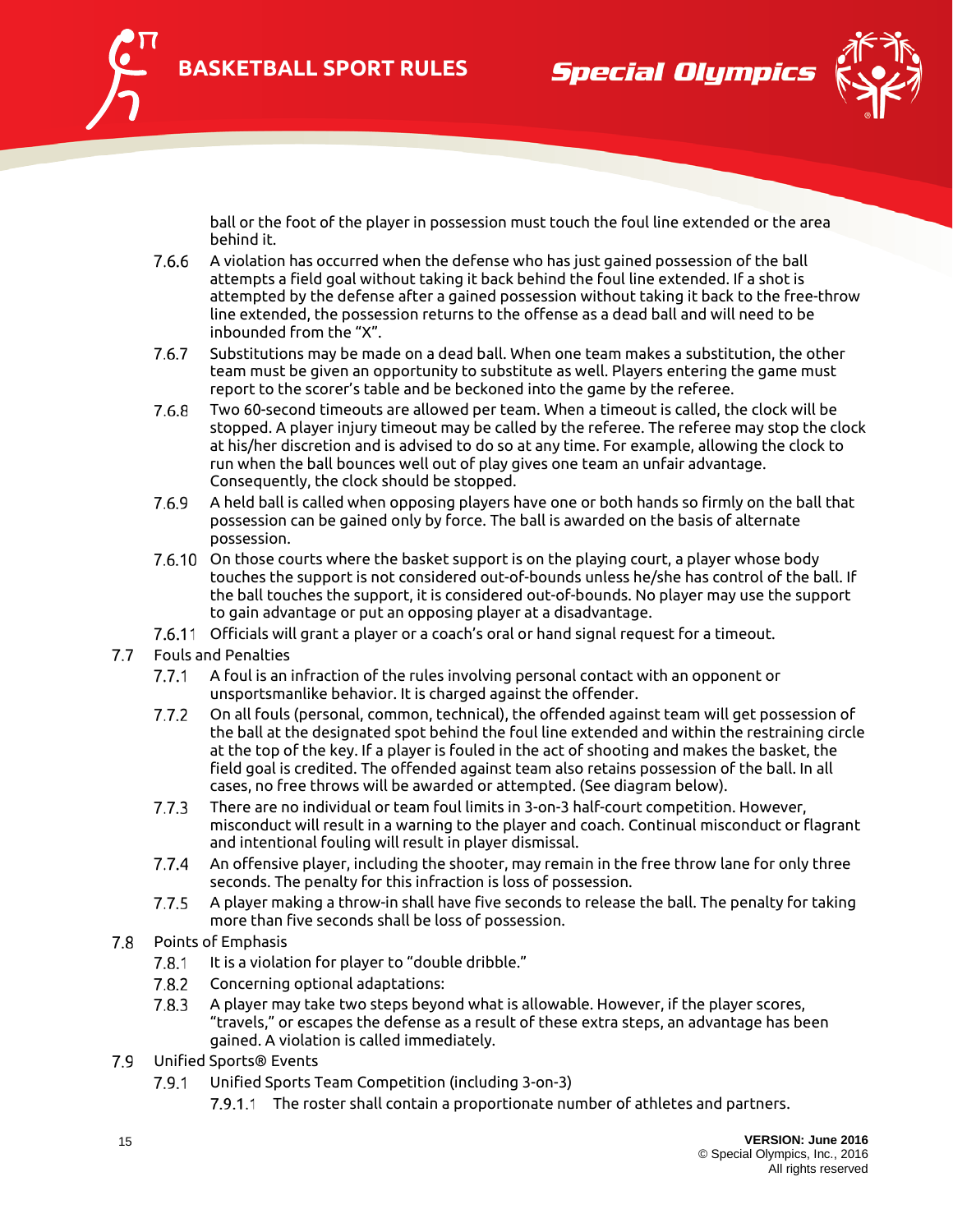



7.9.1.2 Team 3-on-3: A team may drop below three after the start of the game due to player injury or illness but must have three to start the game. The minimum allowable ratio will be one athlete and one partner. Failure to adhere to the required ratio results in a forfeit.

**Special Olympics** 

- 7.9.1.3 Team 5-on 5: Five players are required to start a game. FIBA rules allow a team to continue to play with a lineup with as few as two players before a game is forfeited. After a game begins and during competition, only the following lineup ratios are allowed: 3 athletes and 2 partners, 2 athletes and 2 partners, 2 athletes and 1 partner, 1 athlete and 1 partners. Failure to adhere to the required ratio results in a forfeit.
- 7.9.1.4 Each team shall have an adult non-playing coach responsible for the lineup and conduct of the team during competition.

#### <span id="page-15-1"></span><span id="page-15-0"></span>**8. BASKETBALL SKILLS ASSESSMENT TESTS (BSAT)**

8.1 Dribbling



- Set-up: An area of the basketball court (preferably along a sideline or down the center line), 8.1.1 six cones, floor tape and four basketballs one that the athlete is provided initially, two others that are for back-up in case the basketball bounces away, and one more to continue the test.
- $8.1.2$ Time: 60 seconds for one trial.
- $8.1.3$ Test
	- $8.1.3.1$ A player is instructed to dribble the ball while passing alternately to the right and to the left of six obstacles placed in a line, 2 meters (6 ft 6 3/4 in) apart, on a 12 meter course.
	- 8.1.3.2 The player may start to the right or to the left of the first obstacle but must pass each obstacle alternately thereafter.
	- When the last obstacle is passed and the finish line reached, the player puts the ball down, sprints back to the start for the next ball, and repeats the slalom.
	- 8.1.3.4 The player continues until 60 seconds have elapsed.
	- 8.1.3.5 If a player loses control of the ball, the clock continues to run.
	- 8.1.3.6 The player recovers the ball or picks up the nearest back-up ball and may re-enter at any point along the course.
- 8.1.4 Scoring
	- 8.1.4.1 One point is awarded each time a cone is passed. (For example, if the player successfully dribbles the ball from the starting line, weaves in and out through the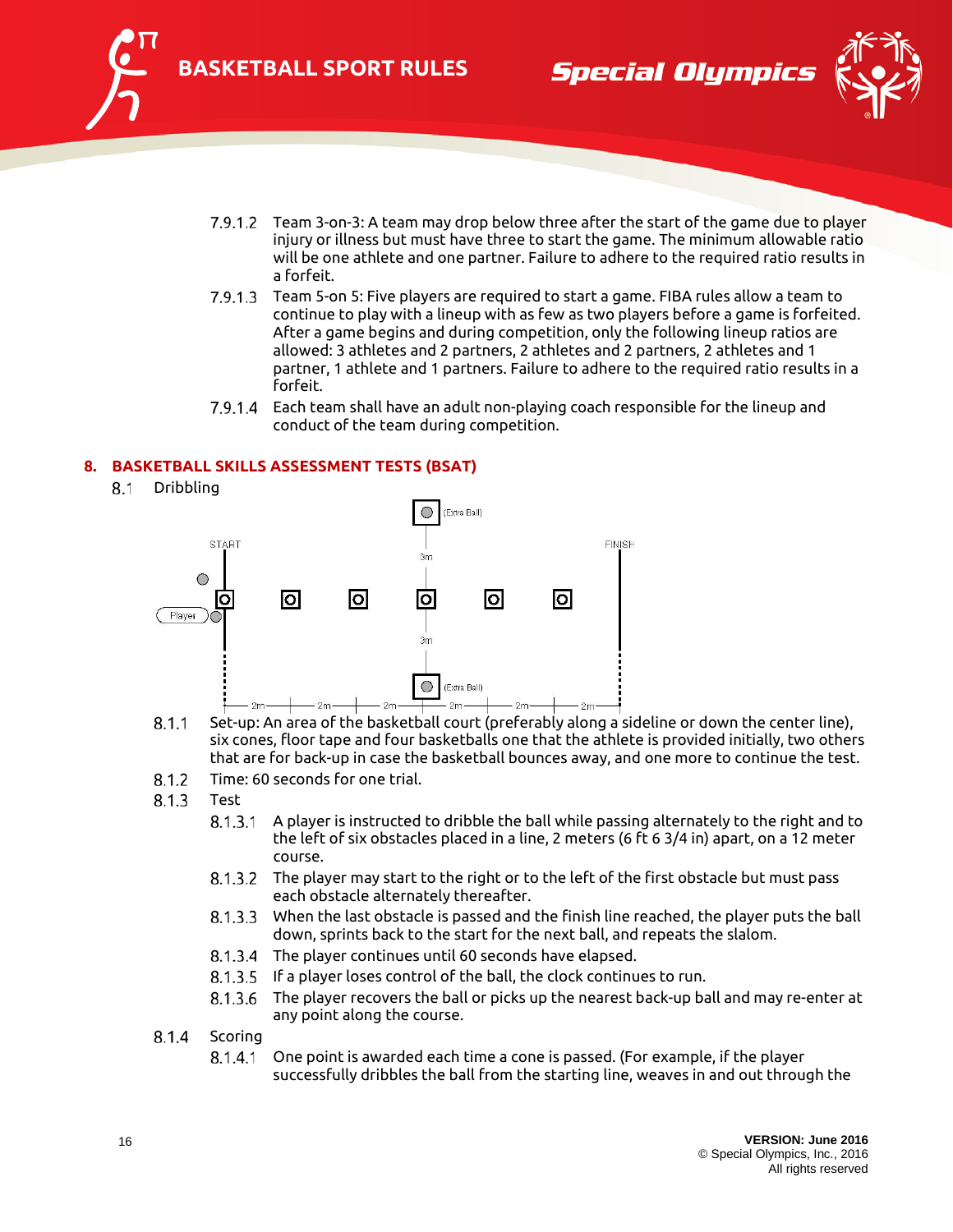



entire obstacle course one time, and places the ball down at the finish line, a score of five has been achieved.

- 8.1.4.2 The player must use legal dribbles and must have control of the ball during a midpoint-to-next-midpoint space in order to get credit for that cone successfully passed).
- 8.1.4.3 The player's score is how many cones (midpoints) he/she successfully passes in 60 seconds.
- 8.1.5 Staging
	- Volunteers administer the test and are not to interfere with any player who is performing the test.
	- Volunteer A will instruct the group doing this particular test while Volunteer B demonstrates the actual test.
	- Volunteer A will give a basketball to the player who will take the test, ask him/her if ready, will then say, "Ready", "Go" and will count how many cones the player passes in 60 seconds.
	- Volunteers B and C, who are standing behind the extra balls, will retrieve and replace the basketball whenever it goes out of play.
	- Volunteer D will time and record the athlete's score.
	- Each volunteer is to administer the test and manage the area only.
- <span id="page-16-0"></span> $8.2$ Perimeter Shooting
	- $8.2.1$ Set-up: A goal, the official NGB free throw lane, floor tape and two basketballs, one that the athlete is provided initially, another that is for back-up in case the basketball bounces away.
	- 8.2.2 Time: one trial of one minute.
	- $8.2.3$ Test
		- $8.2.3.1$ A player stands at the juncture of the free-throw line and lane, either to the left or right. The player dribbles toward the goal and attempts a field goal of his/her choice outside the 2.75 meter (9 ft) arc.
		- 8.2.3.2 This attempt must be taken anywhere outside the 2.75 meter arc marked off by a dotted line. [This arc intersects with the free-throw restraining circle].
		- The player then rebounds the basketball (made or missed shot) and dribbles  $8.2.3.3$ anywhere outside the arc before attempting another field goal.
		- The player shall make as many field goals as described above in one one-minute trial.
	- 8.2.4 Scoring
		- 8.2.4.1 Two points are awarded for each field goal made within the one-minute trial.
	- $8.2.5$ Staging
		- Volunteers administer the test and are not to interfere with any player who is performing the test.
		- Volunteer A will instruct the group doing this particular test while Volunteer B demonstrates the actual test.
		- Volunteer A will give a basketball to the player who will take the test, ask him/her if ready, will then say, "Ready, Go," and will count how many field goals the player makes in one minute.
		- Volunteer B, who is standing behind the extra ball, will retrieve and replace the basketball whenever it goes out of play.
		- Volunteer C will time and record the athlete's score.
		- Each volunteer is to administer the test and manage the area only.